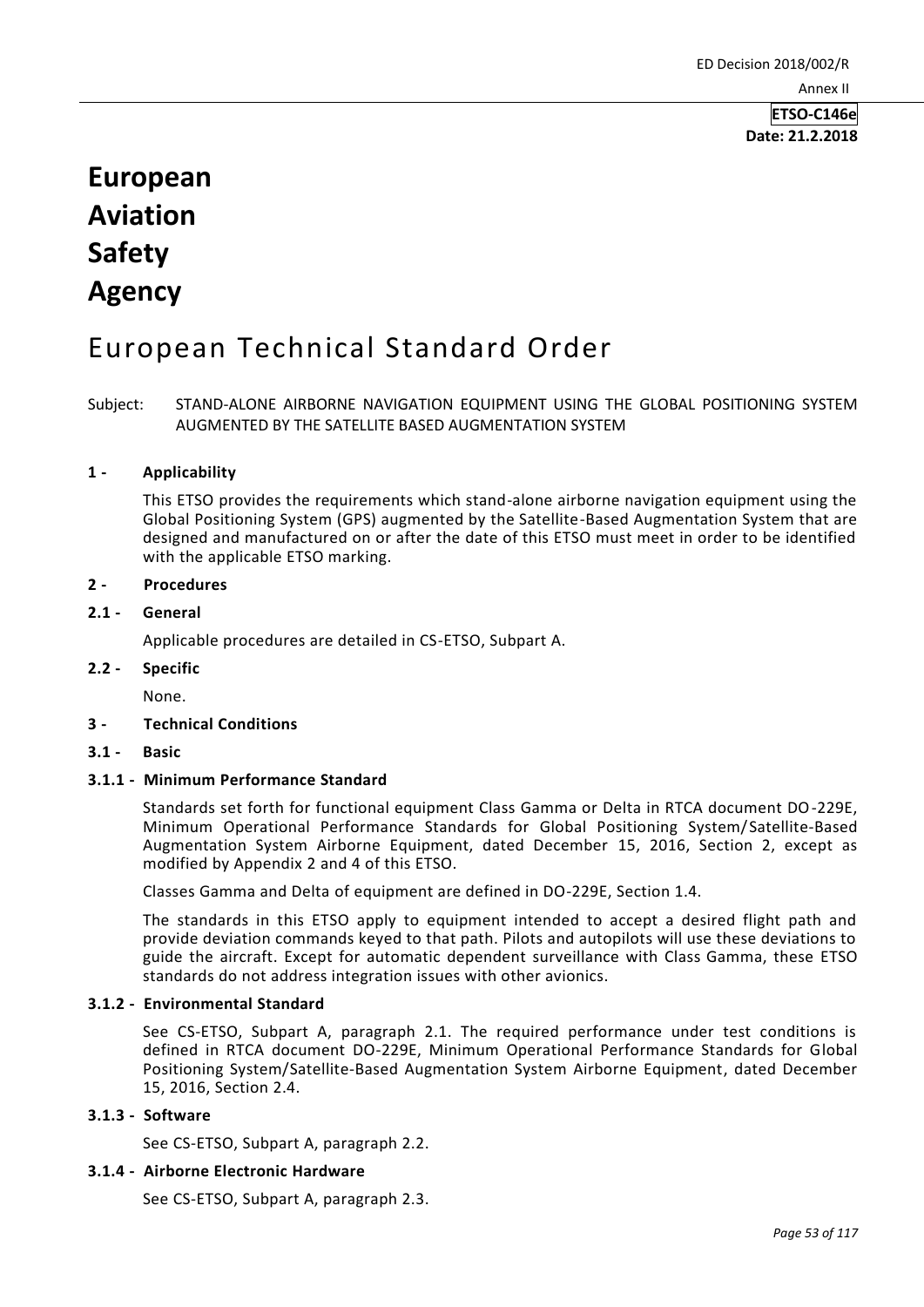## **3.2 - Specific**

# **3.2.1 - Failure Condition Classification**

See CS-ETSO, Subpart A, paragraph 2.4.

Failure of the function defined in paragraph 3.1.1 of this ETSO is a:

- Major failure condition for loss of function and malfunction of en-route, terminal, approach lateral navigation (LNAV), and approach LNAV/vertical navigation (VNAV) position data,
- Major failure condition for loss of function of approach localiser performance without vertical guidance (LP), and approach localiser performance with vertical guidance (LPV) position data, and
- Hazardous failure condition for malfunction of approach (LP and LPV) position data resulting in misleading information.

#### **3.2.2 - Additional Specific**

If the equipment can satisfy the requirements of RTCA/DO-229E only when used with a particular antenna, the use of that antenna (by part number) shall be a requirement on the installation. This requirement shall be included in the installation manual (IM) as a limitation.

Applicants shall have all the data necessary to evaluate the geo stationary (GEO) satellite bias as defined in RTCA/DO-229E, Section 2.1.4.1.5 available for review by EASA.

If the equipment uses barometric-aiding to enhance FDE availability, then the equipment shall meet the requirements in RTCA/DO-229E, Appendix G.

# **3.3. - Functional Qualifications.**

None

**4 - Marking**

#### **4.1 - General**

Marking as detailed in CS-ETSO, Subpart A, paragraph 1.2.

# **4.2 - Specific**

At least one major component shall be permanently and legibly marked with the operational equipment class as defined in Section 1.4.2 of RTCA document DO-229E (e.g., Class 2). A marking of Class 4 indicates compliance with Delta-4 requirements. The functional equipment class defined in Section 1.4.1 of RTCA document DO-229E (e.g. Gamma, Delta) is not required to be marked.

It is sufficient to declare the proper functional equipment class in the DDP (declaration of design and performance).

# **5 - Availability of Referenced Document**

See CS-ETSO, Subpart A, paragraph 3.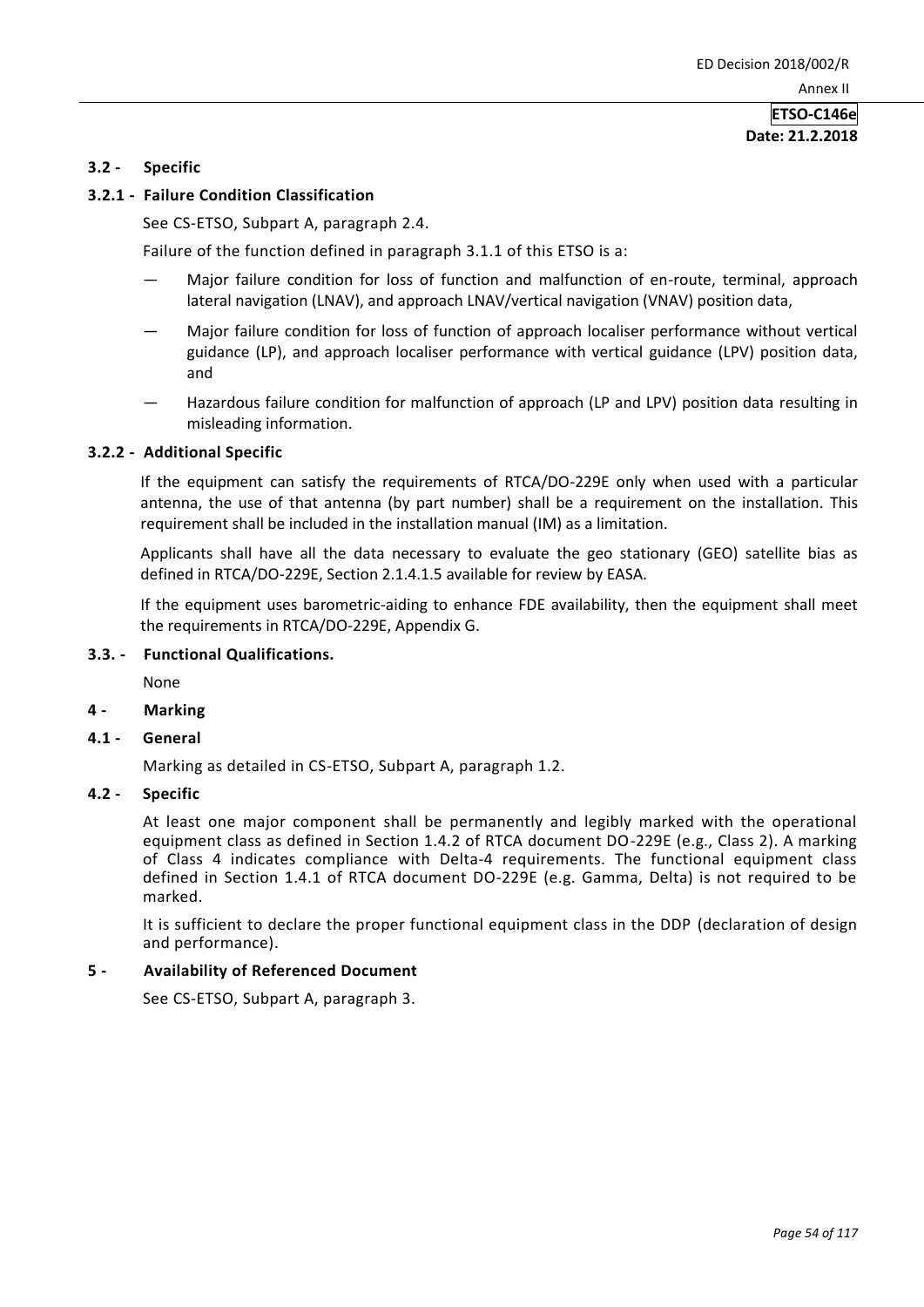**APPENDIX 1**

Reserved.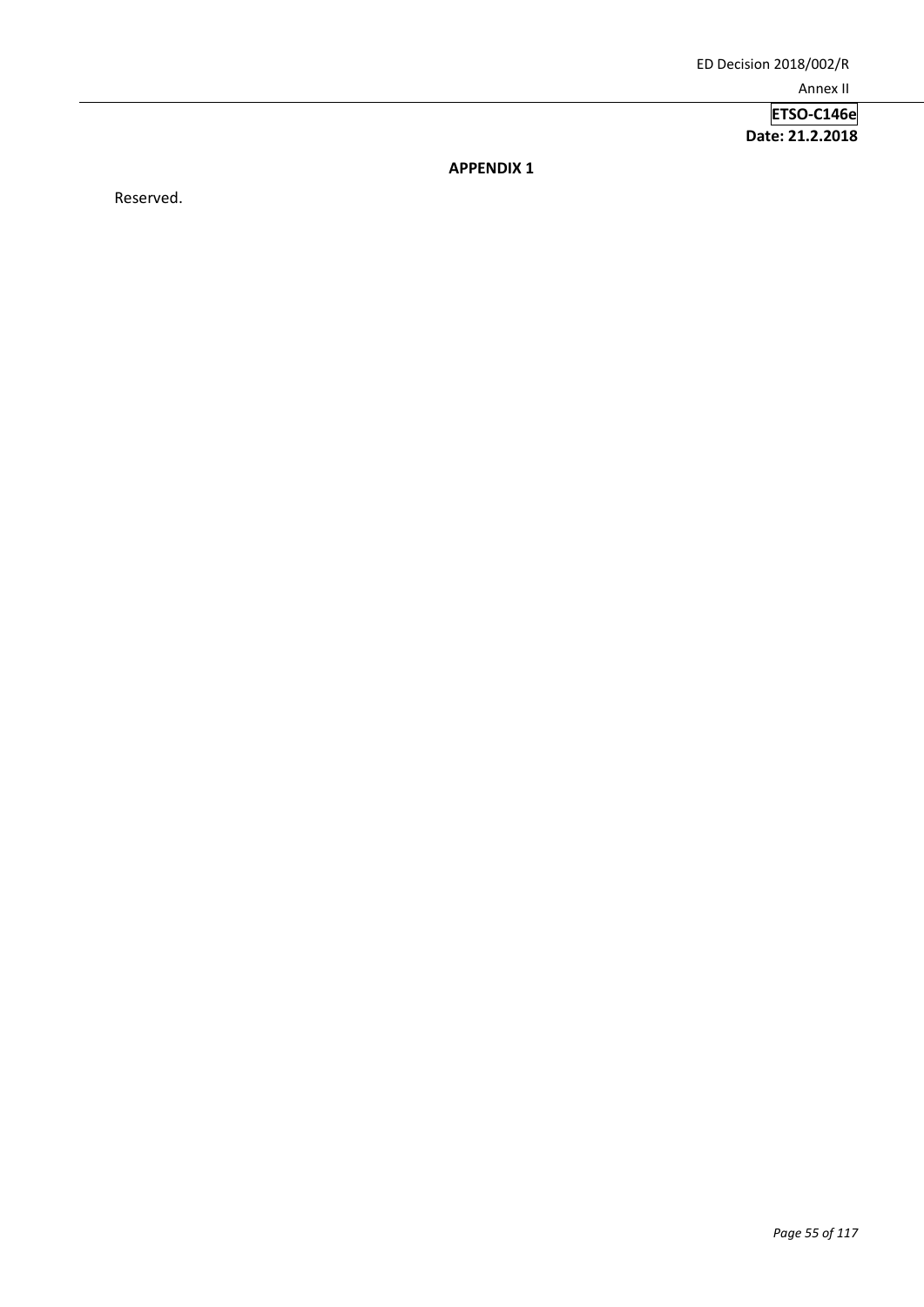#### **APPENDIX 2**

#### **MPS for stand-alone airborne navigation equipment using GPS augmented by SBAS**

This Appendix describes required modifications and additions to RTCA/DO-229E for compliance with this ETSO. This Appendix adds a new Section 1.8.3 on cybersecurity and GPS spoofing mitigation and additional required leg types in Section 2.2.1.3 to RTCA/DO-229E.

The new Section, 1.8.3, contains no new requirements but provides information for cybersecurity and spoofing mitigation to make RTCA/DO-229E consistent with the new RTCA MOPS template and RTCA/DO-253D, Minimum Operational Performance Standards for GPS Local Area Augmentation System Airborne Equipment.

The new 2.2.1.3 leg type requirements are applicable to Class Gamma equipment only and are necessary to properly execute published instrument procedures designed to provide maximum efficiency, flexibility, and aircraft eligibility. These instrument procedure designs may include RNAV components and/or leg types associated with conventional procedures. The modifications and additions to Section 2.2.1.3 are necessary to ensure Class Gamma equipment can properly execute current and future instrument procedure designs.

# **1.8.3 Cybersecurity and Spoofing Mitigation.**

This section contains information to address intentional interference with the GPS. Spoofing is caused by RF waveforms that mimic true signals in some ways, but deny, degrade, disrupt, or deceive a receiver's operation when they are processed. Spoofing may be unintentional, such as effects from the signals of a GPS repeater, or may be intentional and even malicious. There are two classes of spoofing. Measurement spoofing introduces RF waveforms that cause the target receiver to produce incorrect measurements of time of arrival or frequency of arrival or their rates of change. Data spoofing introduces incorrect digital data to the target receiver for its use in processing of signals and the calculation of PNT. Either class of spoofing can cause a range of effects, from incorrect outputs of PNT to receiver malfunction. The onset of effects can be instantaneous or delayed, and the effects can continue even after the spoofing has ended. Improperly used or installed GNSS re-radiators act like spoofers. Re-radiators, replay and GNSS emulator devices can present misleading information to GNSS equipment and/or could cause lasting effects.

Equipment manufacturers should implement measures to mitigate processing of erroneous data. Cross-checks of GNSS sensor data against independent position sources and/or other detection monitors using GNSS signal metrics or data checks can be implemented in the antenna, receiver, and/or through integration with other systems at the aircraft level. Data validity checks to recognize and reject measurement and data spoofing should be implemented in the receiver. Additional guidance and best practices related to GPS equipment can be found in the U.S. Department of Homeland Security document 'Improving the Operation and Development of Global Positioning System (GPS) Equipment Used by Critical Infrastructure<sup>22</sup> and GLOBAL POSITIONING SYSTEMS DIRECTORATE SYSTEMS ENGINEERING & INTEGRATION: INTERFACE SPECIFICATION, IS-GPS-200, Navstar GPS Space Segment/Navigation User Interfaces, Revision H, IRN-IS-200H-003 28 July 2016.

Aircraft equipment information vulnerabilities (such as cybersecurity risks) have been present for digital systems since the development of the personal computer (PC) in the late 70's and even longer for RF systems, and the advent of internet connectivity has substantially increased those risks. Typically, access to navigation receivers has been controlled such that they are considered vulnerable only through RF signals and OEM and/or aircraft operator controlled processes for maintenance and update. In some cases, aircraft GNSS

2 [https://ics-cert.us-](https://ics-cert.us-cert.gov/sites/default/files/documents/Improving_the_Operation_and_Development_of_Global_Positioning_System_(GPS)_Equipment_Used_by_Critical_Infrastructure_S508C.pdf)

cert.gov/sites/default/files/documents/Improving\_the\_Operation\_and\_Development\_of\_Global\_Positioning\_System\_(GPS)\_Equipment\_Used\_by [Critical\\_Infrastructure\\_S508C.pdf](https://ics-cert.us-cert.gov/sites/default/files/documents/Improving_the_Operation_and_Development_of_Global_Positioning_System_(GPS)_Equipment_Used_by_Critical_Infrastructure_S508C.pdf)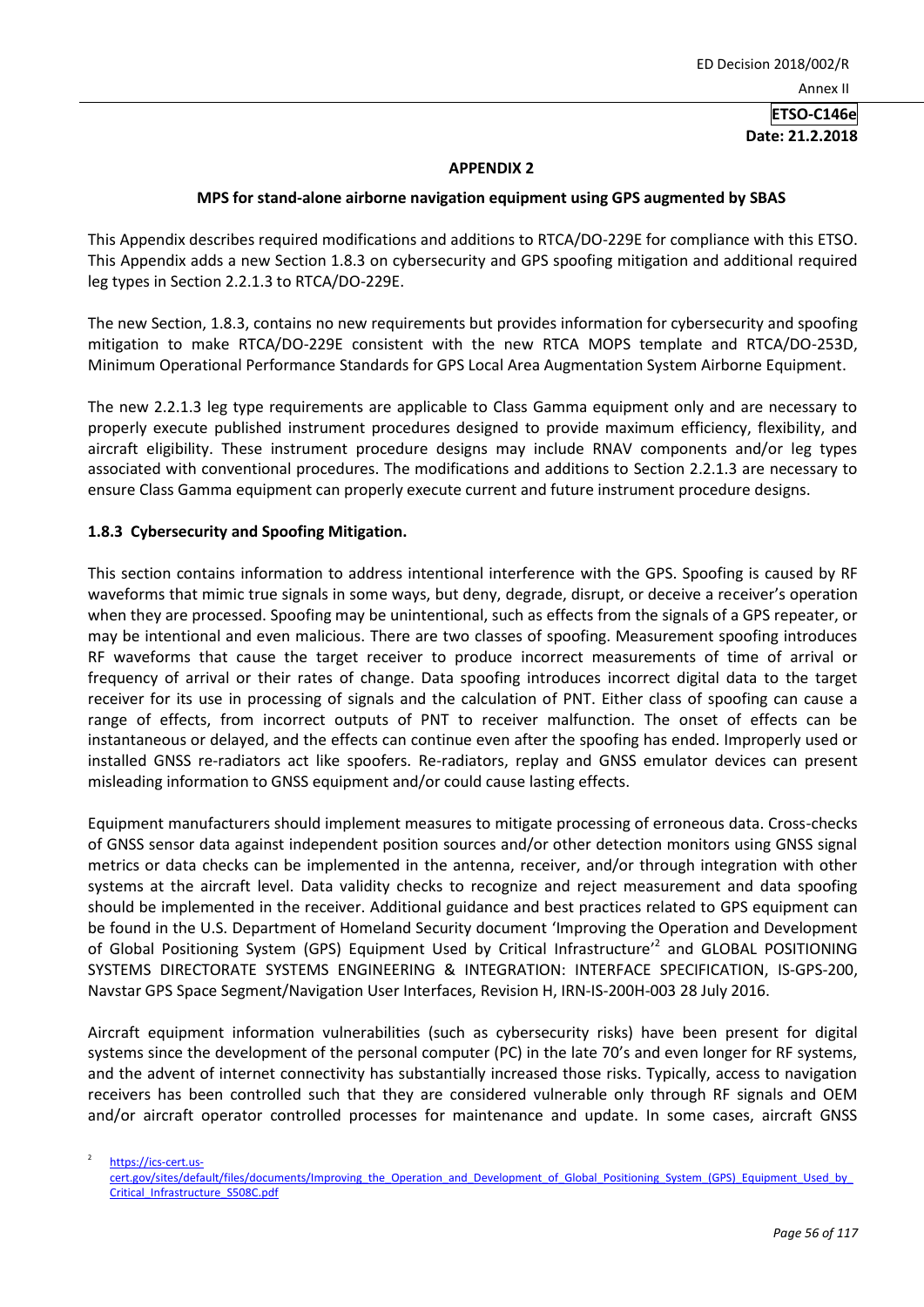receivers may be field loadable by approved personnel, requiring physical access and physical interface to the ground receivers. However, it is expected that not all aircraft in the future will rely on such physical isolation for the security of avionics. Internet and Wi-Fi connectivity have become popular as a means for aircraft or equipment manufacturers to update installed avionics software, to update databases, or provide an alternate means of communicating with the flight crew or cabin (e.g., in-flight entertainment, weather, etc.).

In most countries, the State provides oversight of safety-of-flight systems (sometimes referred to as 'authorised services') which provide information to aircraft, such as ILS, VOR, GNSS, and DME, to name a few. However, the State typically does not provide oversight on 'non-trusted' connectivity such as the internet, Wi-Fi, or manufacturer-supplied equipment interfaces which permit input of externally-supplied data into aircraft systems. A manufacturer may expose aircraft information vulnerability through equipment design, or become vulnerable as a result of being connected to a common interface. Therefore, it is important that manufacturers consider aircraft information security risk mitigation strategies in their equipment design, particularly when the equipment is responsible for an interface between the aircraft and aircraft-external systems.

Apart from any specific aircraft-information-security-related performance requirements that are contained in the MOPS, it is recommended that manufacturers look at a layered approach to aircraft information security risk mitigation that includes both technical (e.g., software, signal filtering) and physical strategies. From a technical perspective, for example, this could include signal spoofing detection capabilities or more stringent, multi-factored authentication techniques such as passwords, PINs, and digital certificates. From a physical perspective, a manufacturer could consider connectors that require special tools to remove them to prevent passenger tampering; although navigation avionics are typically located in an avionics bay inaccessible to passengers. And finally, but just as important, manufacturers should consider supply chain risk management; for example, if a manufacturer is outsourcing software code development, is the contractor and its staff properly vetted?

Civil Aviation Authorities (CAAs) have a regulatory interest when an applicant's design makes use of a non-trusted connectivity where the installation can potentially introduce aircraft information security vulnerability. This requires the applicant to address not only the information security vulnerabilities and mitigation techniques for the new installation, but to also consider how vulnerability could propagate to existing downstream systems. Therefore, it is recommended that manufacturers reference their equipment aircraft information security review and mitigation strategies in the equipment's installation manual so that the applicant can consider them in meeting the installation regulatory requirements.

# **2.2.1.3 Path Definition**

Replace the list of required leg types in the first paragraph after the last sentence as shown:

| Leg Type  | <b>Description</b>                   |
|-----------|--------------------------------------|
| IF        | <b>Initial Fix</b>                   |
| CF        | Course to Fix leg                    |
| DF        | Direct to Fix leg                    |
| <b>TF</b> | Track to Fix leg                     |
| FA        | Fix to Altitude leg                  |
| <b>FM</b> | <b>Fix to Manual Termination</b>     |
| VA        | Heading to Altitude leg              |
| VI        | Heading to Intercept                 |
| VM        | <b>Heading to Manual Termination</b> |
| CА        | Course to Altitude Leg               |

The desired path shall be defined according to the following leg types: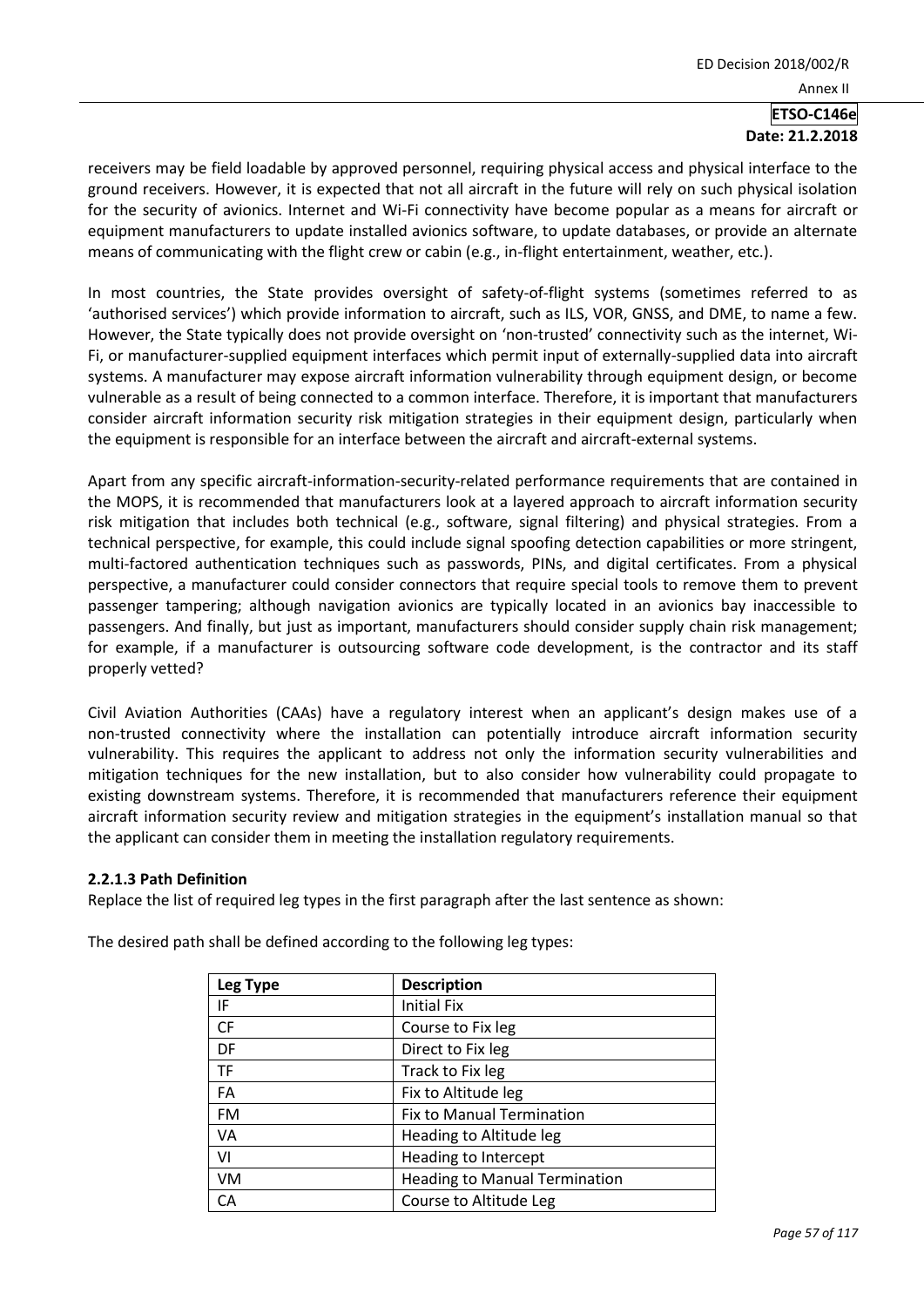Holding legs

| Leg Type | <b>Description</b>                  |
|----------|-------------------------------------|
| HA       | Terminates at an altitude           |
| HF.      | Terminates at a fix after one orbit |
| нм       | <b>Manual termination</b>           |

Note: There is no intent to require a heading or altitude source connected to the equipment to automatically execute leg types with heading or altitude components. Manual equipment inputs for heading/altitude with manual aircraft control methods are acceptable for these leg types.

Replace Section 2.2.1.3.6 as shown and add the following leg type descriptions. Re-number existing paragraphs (starting with 2.2.1.3.7) to account for the newly added sections:

# **2.2.1.3.6 Fix to Altitude (FA).**

An FA leg shall be defined as a specified track over the ground from a database waypoint to a specified altitude at an unspecified position.



# **2.2.1.3.7 Fix to Manual Termination (FM).**

An FM leg shall be defined as a specified track over the ground from a database fix until a manual termination of the leg.



# **2.2.1.3.8 Heading to Altitude (VA).**

A VA leg shall be defined as a specified heading to a specific altitude termination at an unspecified position. No correction is made for wind.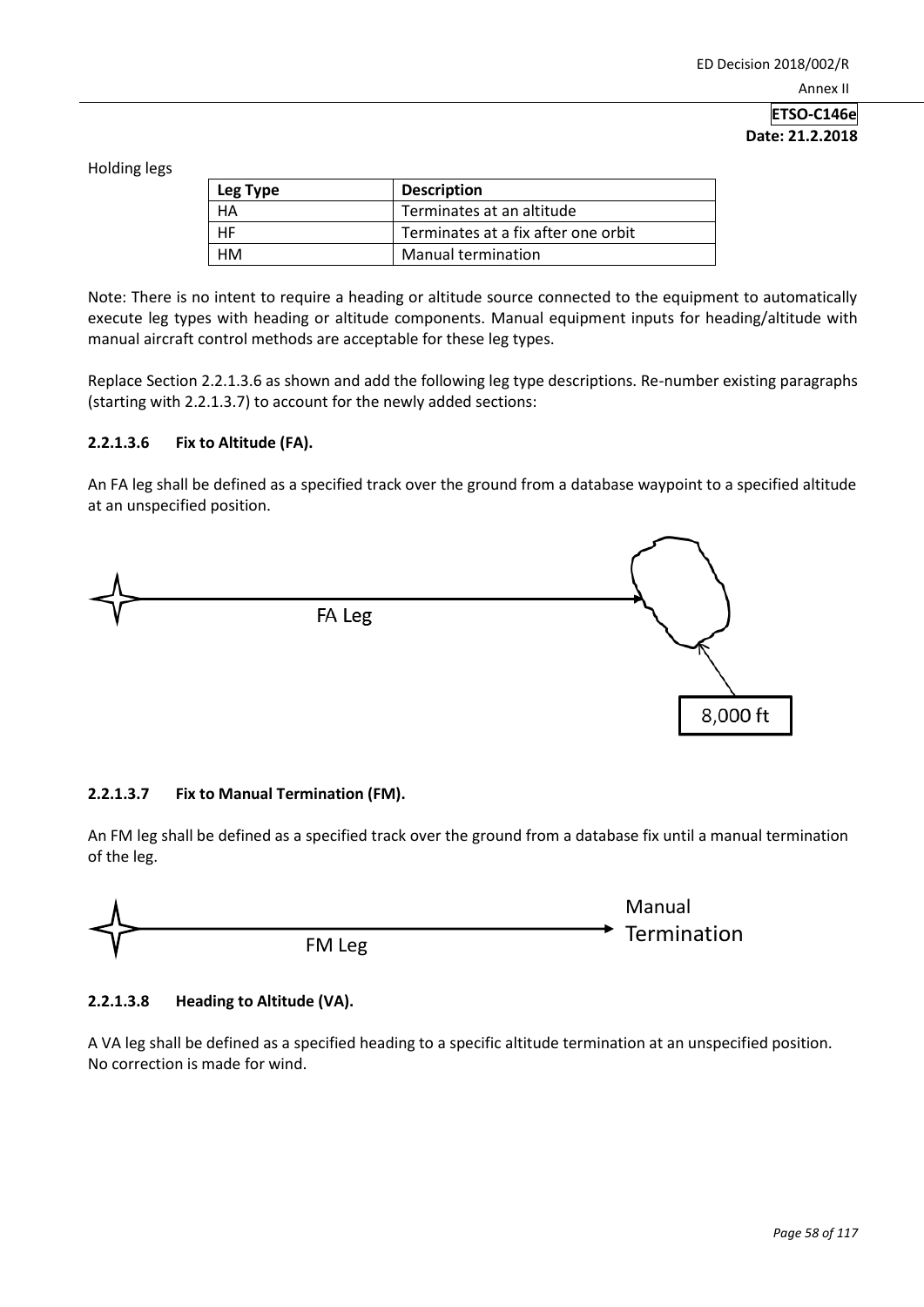

## **2.2.1.3.9 Heading to Intercept (VI).**

A VI leg shall be defined as a specified heading to intercept a subsequent leg at an unspecified position. No correction is made for wind.

VI Leg

# **2.2.1.3.10 Heading to Manual Termination (VM).**

A VM leg shall be defined as a specified heading until a manual termination of the leg. No correction is made for wind.

VM Leg

# **2.2.1.3.12 Course to Altitude (CA).**

A CA leg shall be defined as a specified course to a specific altitude at an unspecified position. The course is flown making adjustment for wind.



Next Leg

 $\geq$ 

Manual

**Termination**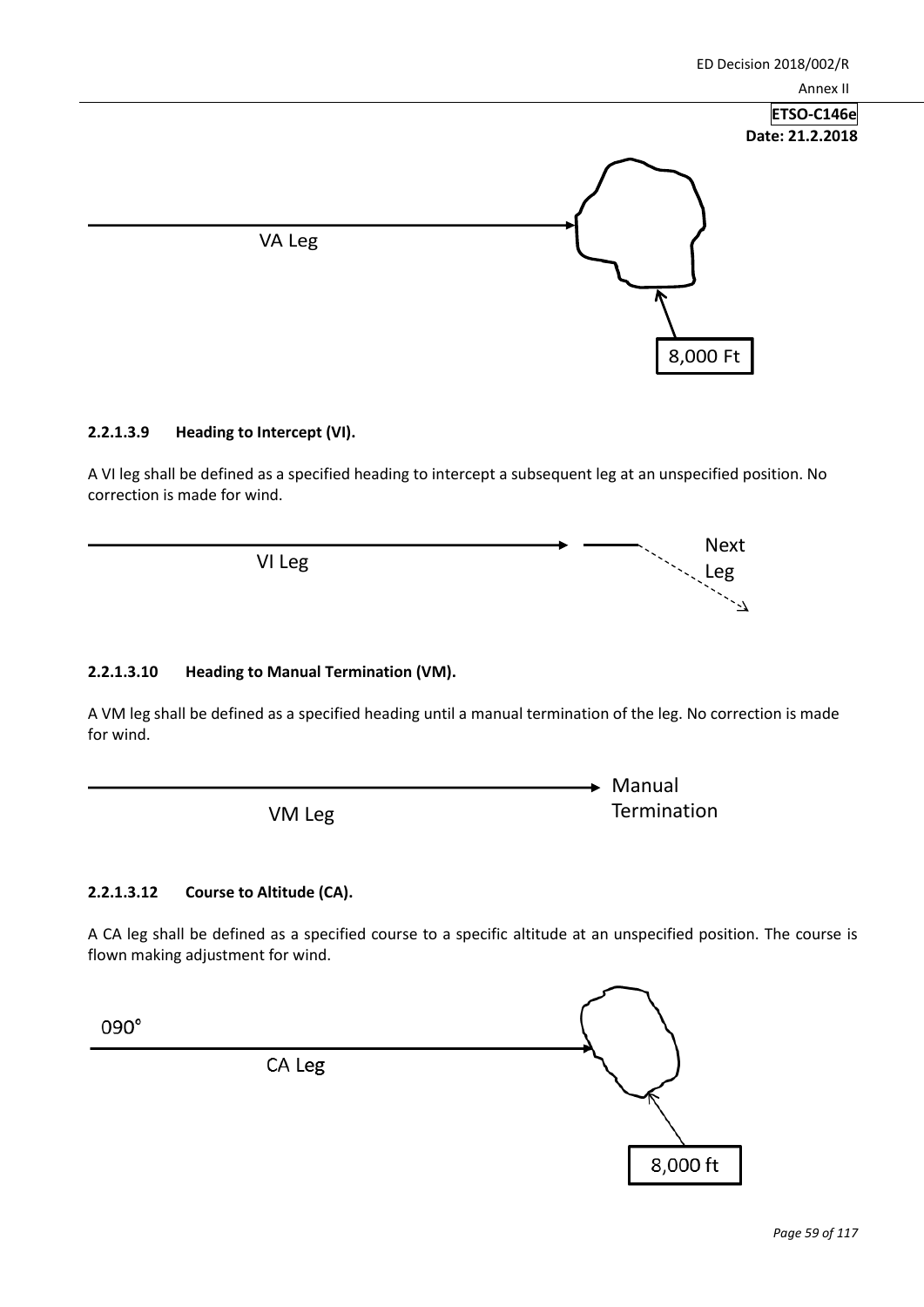# **2.2.1.3.13 Hold to Altitude (HA).**

An HA leg is a holding pattern which terminates at the next crossing of the hold fix when the aircraft altitude is at or above the specified altitude. The altitude is provided by the navigation database. The source of the magnetic variation needed to convert magnetic courses to true courses is detailed in Section 2.2.1.3.12.

# **2.2.1.3.14 Hold to Fix (HF).**

An HF leg is a holding pattern which terminates at the first crossing of the hold fix after becoming established on the inbound course. This is typically after the entry procedure is performed. The source of the magnetic variation needed to convert magnetic courses to true courses is detailed in Section 2.2.1.3.12.

# **2.2.1.3.14 Hold for Clearance (manual termination) (HM).**

An HM leg is a holding pattern which terminates only after flight crew action. The source of the magnetic variation needed to convert magnetic courses to true courses is detailed in Section 2.2.1.3.12.

# **Table 2-14 through Table 2-20.**

The tables incorrectly reference and label RTCA/DO-160 Sections 16.5.1.2 and 16.6.1.2 regarding '2.1.1.7 Acquisition Time' and '2.1.1.9 Reacquisition Time.' Change the table references as follows:

The MOPS Initial Acquisition Time requirement (2.1.1.7) applies to both AC and DC equipment under abnormal operating conditions (DO-160E Sections 16.5.2 and 16.6.2) and the Satellite Reacquisition Time requirement (2.1.1.9) applies to both AC and DC equipment under normal operating conditions (DO-160E Sections 16.5.1 and 16.6.1).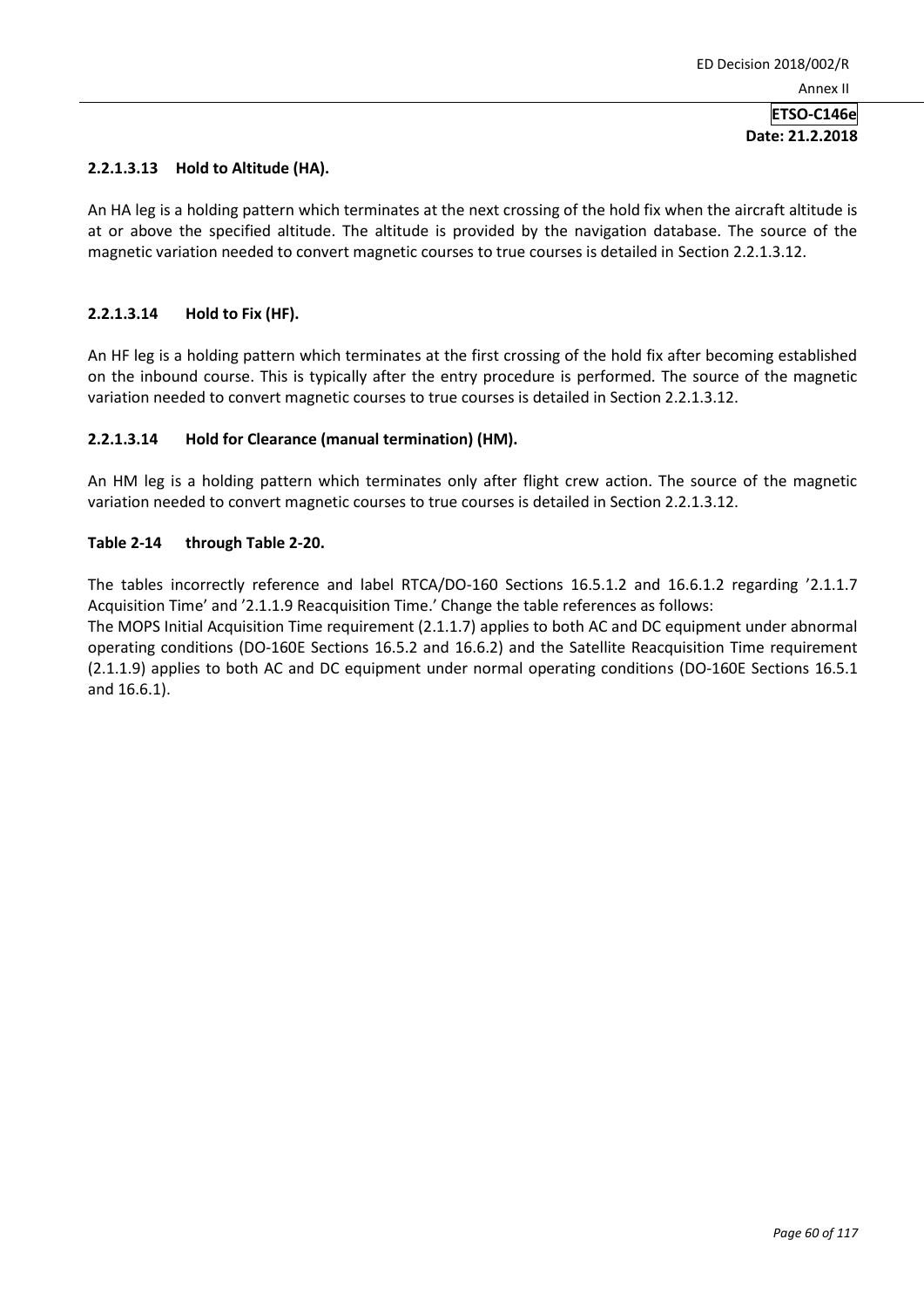**APPENDIX 3**

Reserved.